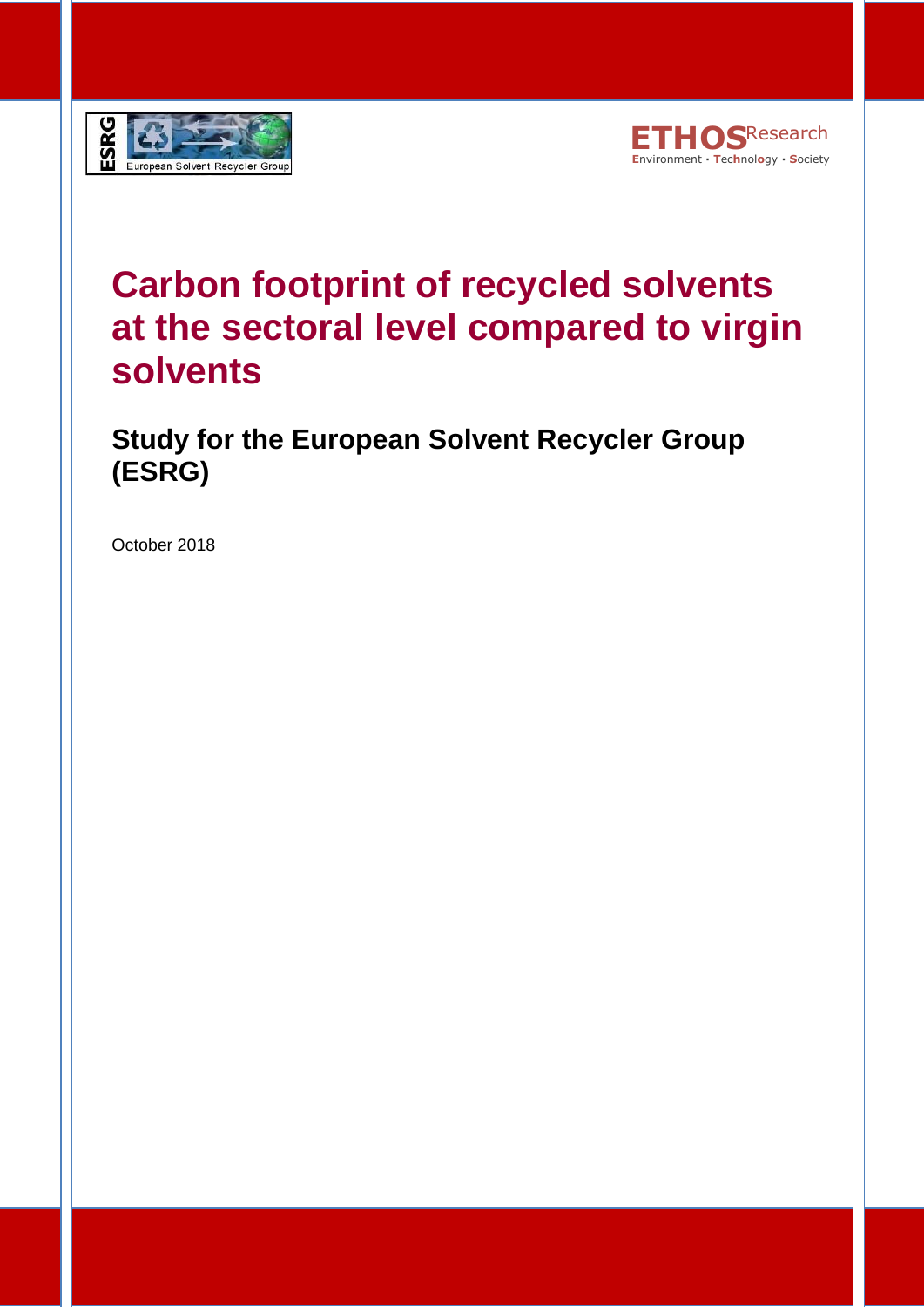



### **Carbon footprint of recycled solvents at the sectoral level compared to virgin solvents**

**Study for the European Solvent Recycler Group (ESRG)**

October 2018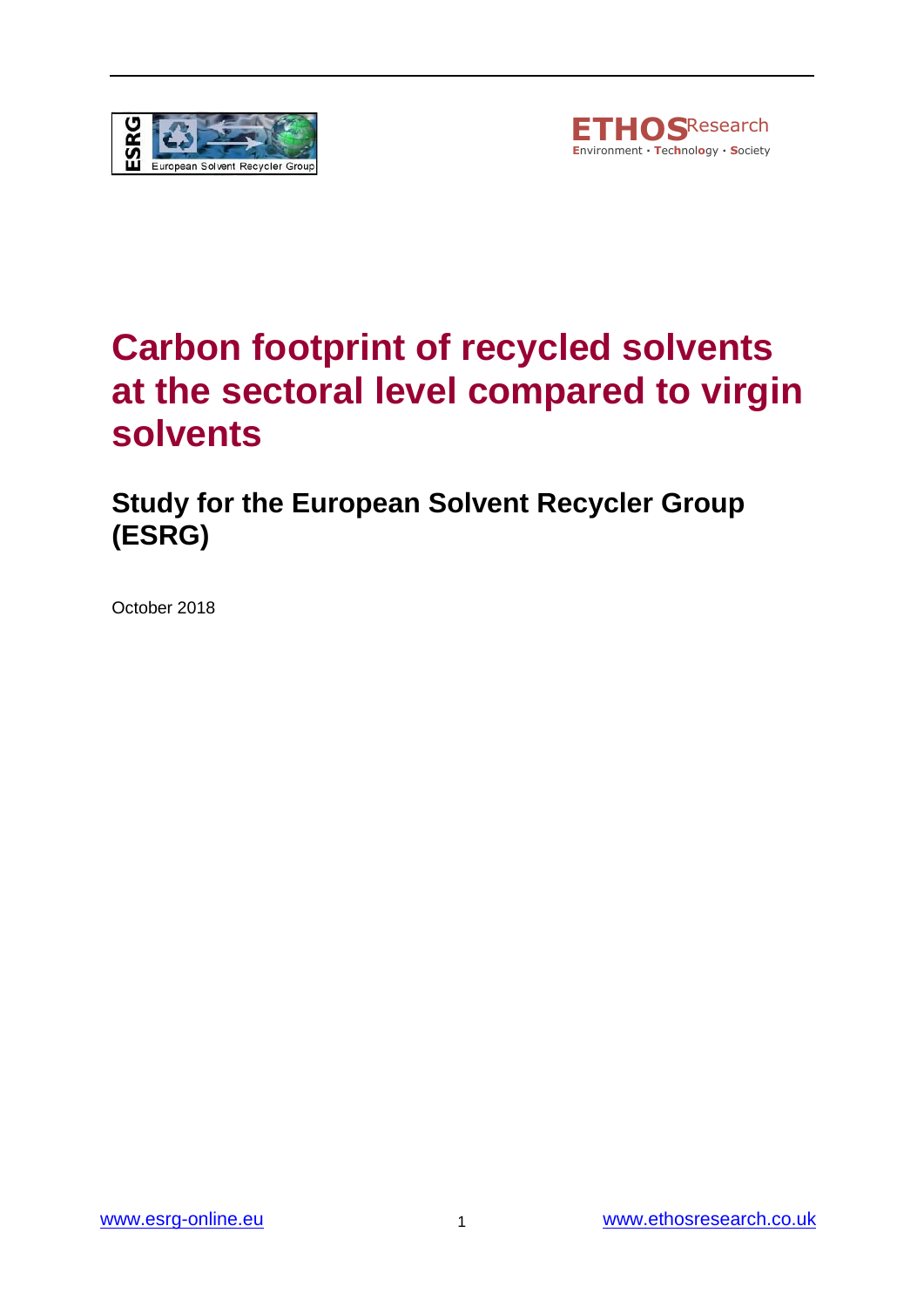**Title of the study**: Carbon footprint of recycled solvents at the sectoral level compared to virgin solvents

**Client**: European Solvent Recycler Group (ESRG)

**Date**: October 2018

**Project carried out by:** ETHOS Research

**Project leader:** Professor Adisa Azapagic

**Author:** Professor Adisa Azapagic

#### **Contact ETHOS Research:**

Adisa Azapagic ETHOS Research Unit 13.25 No 6 Leftbank Manchester M3 3AF [a.azapagic@ethosresearch.co.uk](mailto:a.azapagic@ethosresearch.co.uk) [www.ethosresearch.co.uk](http://www.ethosresearch.co.uk/)

#### **Contact ESRG:**

ESRG - European Solvent Recycler Group (AISBL) Esplanade 1 - B 87 B-1020 Bruxelles [www.esrg-online.eu](http://www.esrg-online.eu/) [info@esrg-online.eu](mailto:info@esrg-online.eu)

or

ESRG – Secretariat Verband Chemiehandel Grosse Neugasse 6 D-50667 Köln Phone: ++49 (0)221 / 258 1133 [Freitag@vch-online.de](mailto:Freitag@vch-online.de)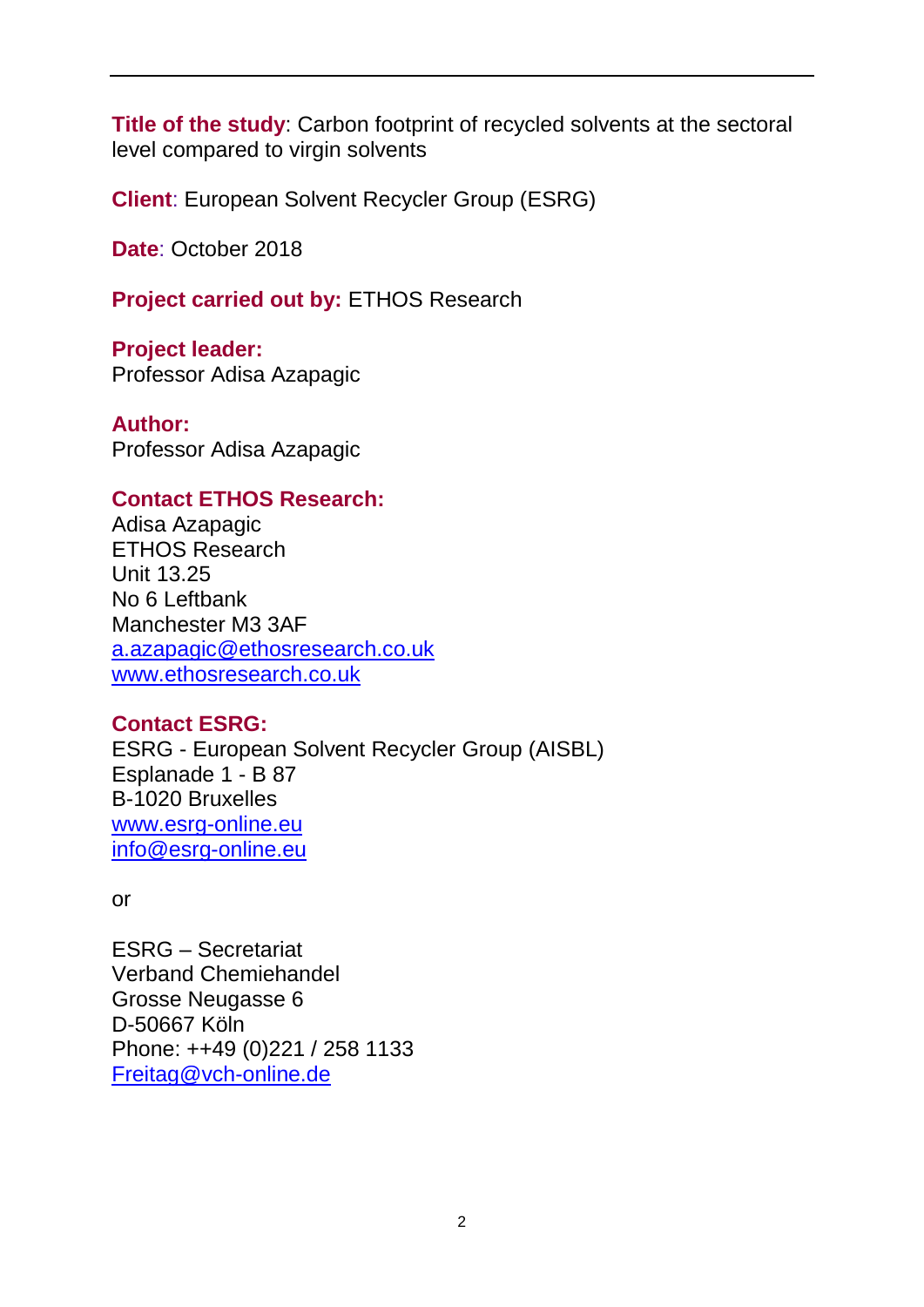#### **Executive summary**

This report presents the carbon footprint of solvents recycled annually in Europe by ESRG members. This is compared to the carbon footprint of virgin solvents to estimate annual savings in greenhouse gas emissions due to solvent recycling.

Life cycle assessment was used as a tool to estimate the carbon footprint of both the recycled and virgin solvents. The main goal of the study was to estimate the annual carbon footprint of recycled solvents from 'cradle to gate' or 'business to business'. The life cycle stages considered included transport of waste solvents to the recycling plant, solvent recycling processes and the subsequent transport of recycled solvents to the user.

The unit of analysis (functional unit) was defined as the 'annual manufacture of recycled solvents'.

Data on the amounts of a wide variety of solvents recycled annually were received from 23 ESRG member companies. It total, these companies recycled 308,750 tonnes of solvents in 2017.

However, the carbon footprints were available only for the following six types of solvent: acetone, methyl ethyl ketone, mixed solvents, perchloroethylene, triethylamine and tetrahydrofuran. The study relied on these data to estimate the carbon footprints of all the recycled solvents by grouping them into six categories to correspond as closely as possible to the six solvents for which the carbon footprint data were available. This categorisation was guided by the similarity of their recycling processes. It should be noted that this approach has limitations and the estimates presented here can only be considered as representative rather than actual.

For the purposes of the report, the solvents were also grouped into the following three categories: non-chlorinated, chlorinated and mixed solvents. These results are given in Figure 1 which shows the annual carbon footprint by solvent category in comparison to their virgin equivalents. It can be seen that the total carbon footprint of the solvents recycled annually is equal to 109 kt  $CO<sub>2</sub>$  eq. per year. By comparison, the carbon footprint of producing the same amount of virgin solvents is equivalent to 727 kt  $CO<sub>2</sub>$  eq./yr. Therefore, recycling 309 kt of solvents saves around 618 kt  $CO<sub>2</sub>$ eq. per year compared to producing the same amount of virgin solvents. This saving in greenhouse gas emissions is equivalent to taking 280,000 diesel cars off the road annually.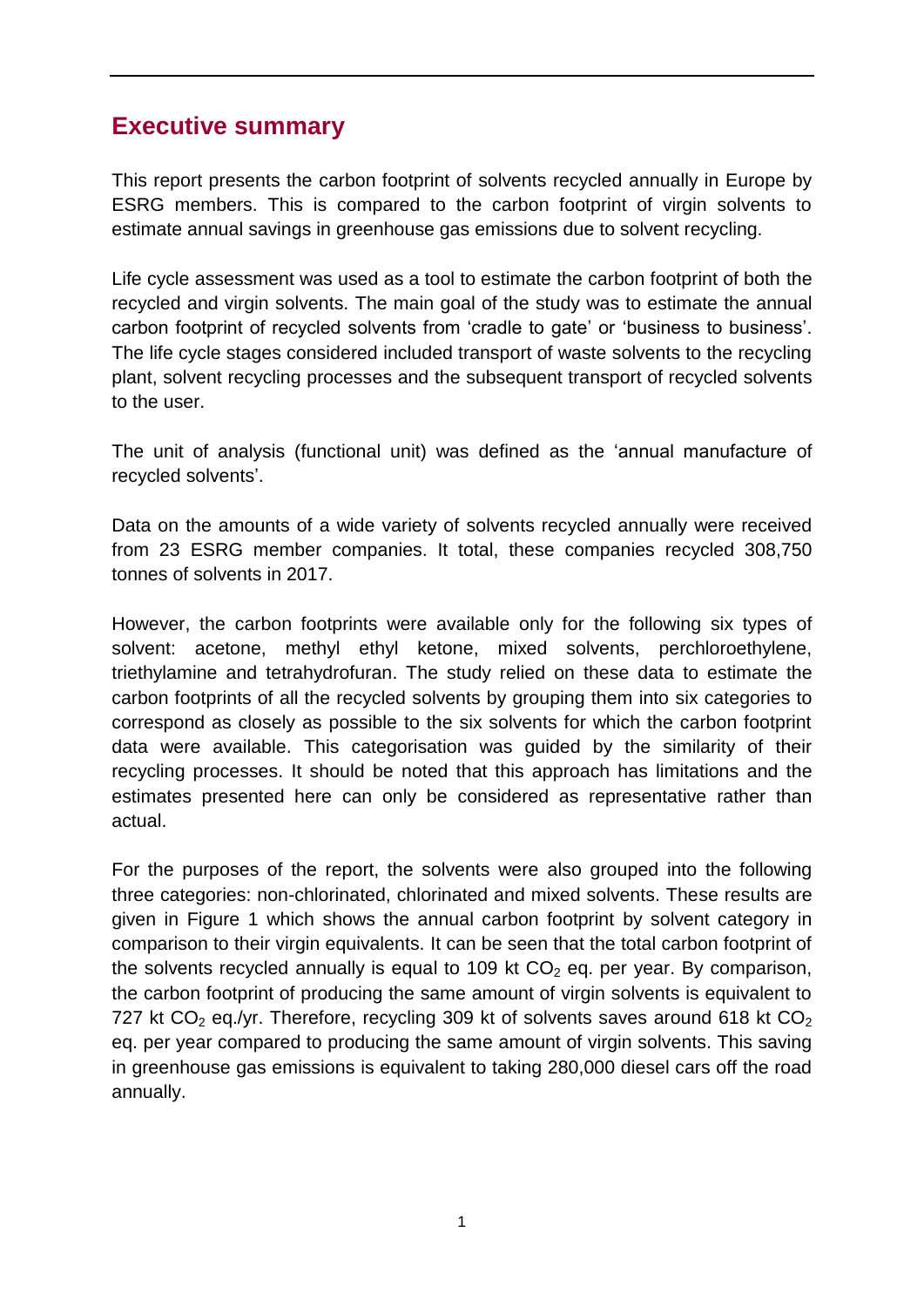However, these findings should be interpreted bearing in mind the above-mentioned methodology limitations. Nevertheless, the differences in the carbon footprints of recycled and virgin solvents are relatively large, providing confidence in the results.



**Figure 1 Annual carbon footprints of recycled and virgin solvents**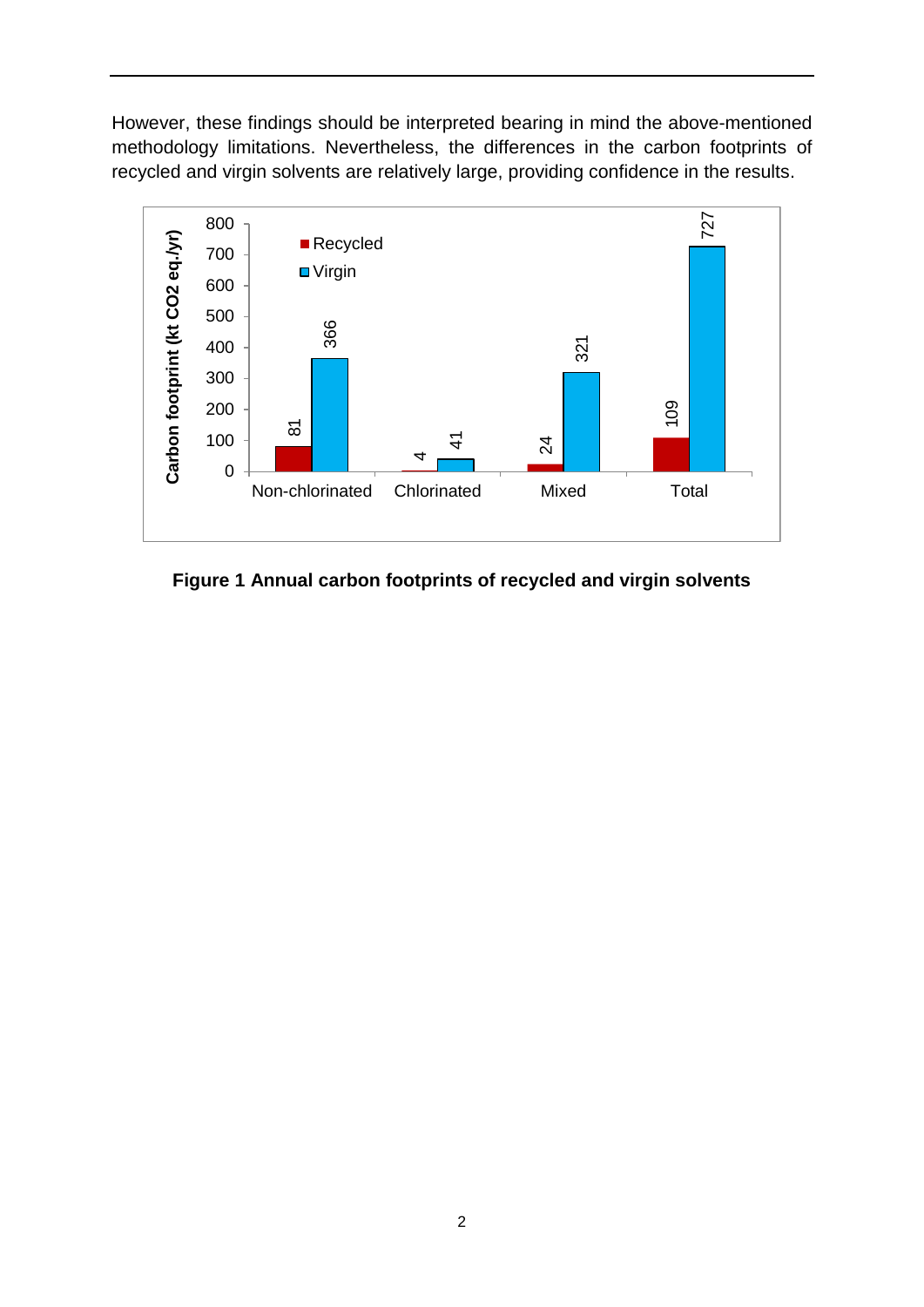### **1 Introduction**

This carbon footprinting study was commissioned by the European Solvent Recycler Group (ESRG) to estimate the carbon footprint of solvents recycled annually by its members. The results were compared to the carbon footprint of virgin solvents to estimate annual savings in greenhouse gas emissions due to solvent recycling.

Life Cycle Assessment (LCA) was used to estimate the carbon footprint, following the ISO 14044 [1] methodology. CCaLC2 [2] was used to model the system and estimate the carbon footprints of recycled solvents.

The goal and scope of the study are outlined below. The results of the study are presented in Section 3 and the conclusions are drawn in Section 4.

### **2 Methodology**

#### *2.1 Goal and the scope of the study*

The goal of the study was to estimate the annual carbon footprint of different solvents recycled by ESRG members. The scope of the study was from 'cradle to gate' or 'business to business'. The life cycle stages considered (Figure 2) included transport of waste solvents to the recycling plant, solvent recycling processes, waste management of in-process waste streams and transport of recycled solvents to the user. The use of solvents was excluded from the study, in congruence with the goal of the study. The unit of analysis (functional unit) was defined as 'annual manufacture of recycled solvents'.



#### **Figure 2 Scope of the study and system boundaries for recycling of different solvents**

[Use of recycled solvent is excluded.]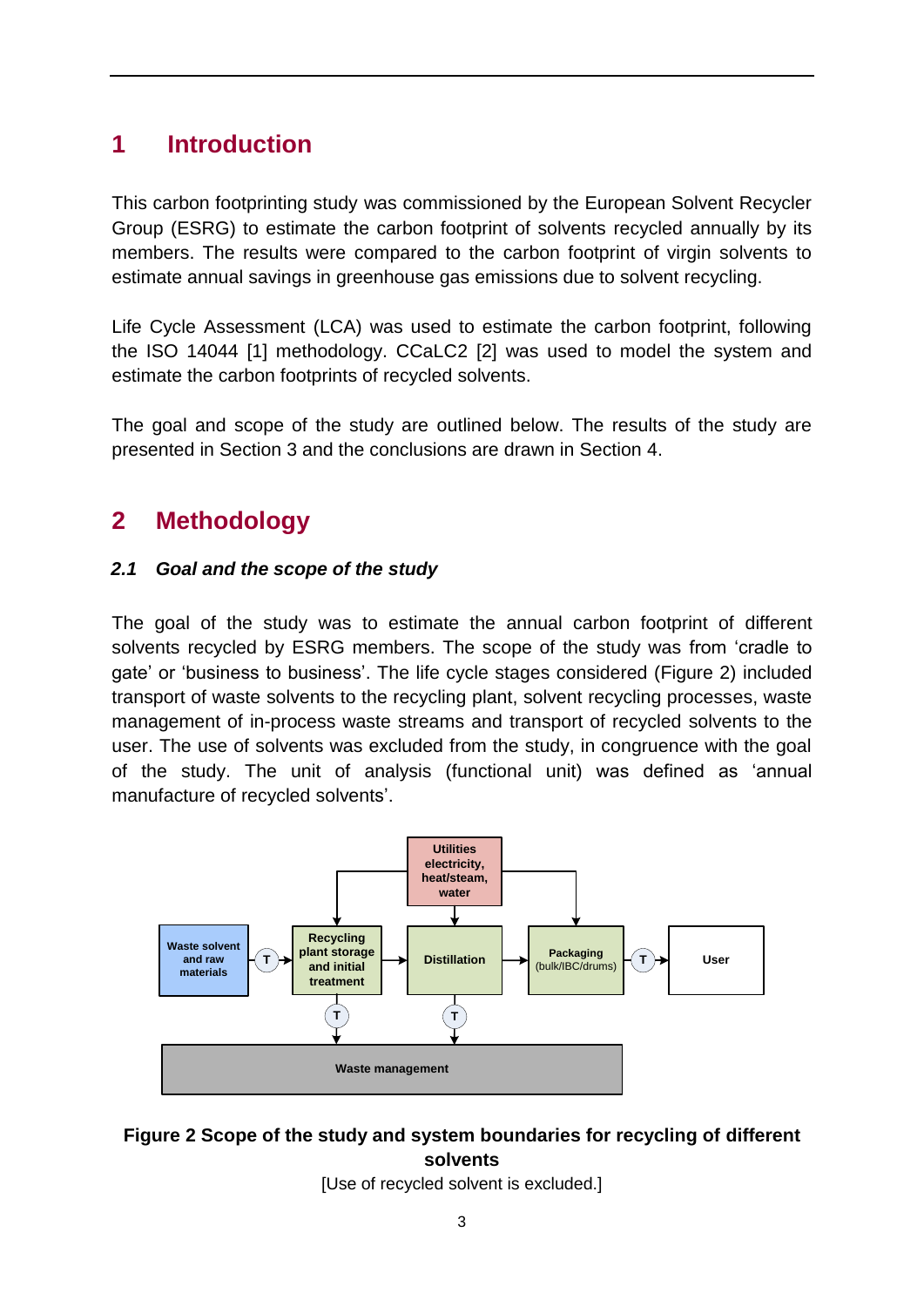#### *2.2 Data and assumptions*

The data on the amounts of different recycled solvents were provided by 23 ESRG member companies. These data are summarised in Table 1. As can be seen, 308,750 tonnes of solvents were recycled in 2017 by these companies.

In total, over 300 data points were provided which, after harmonising the solvents terminology, were reduced to around 160 solvents. These were then grouped in two ways by members of the ESRG Board. First, they were classified as non-chlorinated, chlorinate or mixed solvents. Secondly, they were approximated by one of the six types of recycled solvent for which the carbon footprint data were available: acetone, methyl ethyl ketone (MEK), mixed solvents (MS), perchloroethylene (PERC), triethylamine (TEA) and tetrahydrofuran (THF). This approximation was guided by the similarities in their processing.

The carbon footprints of these six solvents were then used to estimate the annual carbon footprints of all the solvents recycled in 2017 for which the data were provided. The carbon footprints of the six solvents were estimated in an earlier study carried out by Ethos Research for ESRG [3] using the CCaLC V3.0 [2] and Ecoinvent V2.2 [4] databases. Their individual carbon footprints are shown in Figure 3 in comparison to their virgin equivalents.

It should be noted that, due to the limitations of the above approach, the obtained estimates can only be considered as representative rather than actual. For the latter, the carbon footprints of each type of solvent would be needed; however, this was now available and was outside the scope of the study.

| Type                   | Proxy <sup>a</sup>                                                                                                                                                    | Amount (t/yr) |
|------------------------|-----------------------------------------------------------------------------------------------------------------------------------------------------------------------|---------------|
| Simple non-chlorinated | Acetone, MEK, MS, TEA, THF                                                                                                                                            | 142,166       |
| Chlorinated            | Perchloroethylene                                                                                                                                                     | 10,399        |
| Mixed solvents         | Mixed solvents                                                                                                                                                        | 156,185       |
| Total                  | $\mathbf{a}$ and $\mathbf{a}$ and $\mathbf{a}$ and $\mathbf{a}$ and $\mathbf{a}$ and $\mathbf{a}$ and $\mathbf{a}$ and $\mathbf{a}$ and $\mathbf{a}$ and $\mathbf{a}$ | 308,750       |

#### **Table 1 Annual production of recycled solvents by 23 ESRG member companies in 2017**

**<sup>a</sup>**MEK: methyl ethyl ketone; MS: mixed solvents; TEA: triethylamine; THF: tetrahydrofuran.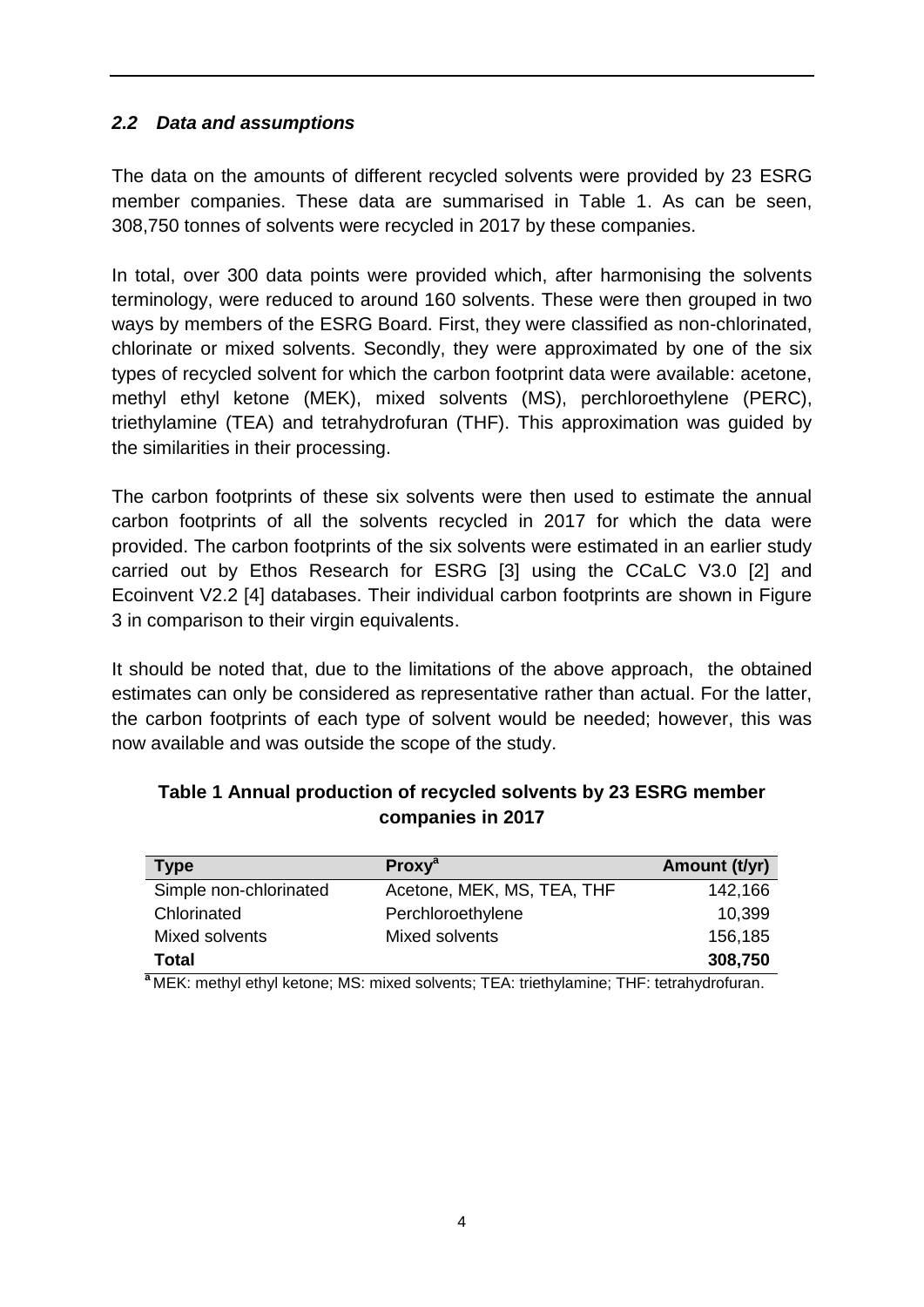

**Figure 3 Carbon footprint of recycled and virgin solvents [3]**

(MEK: methyl ethyl ketone; MS: mixed solvents; PERC: perchloroethylene; TEA: triethylamine; THF: tetrahydrofuran)

### **3 Results**

The results are presented in Figures 4 and 5. The former shows the carbon footprints of the recycled solvents grouped into the above-mentioned six types of solvent while the latter presents the carbon footprints of the solvents grouped into non-chlorinated, chlorinated and mixed solvents.

It can be seen from the figures that the total carbon footprint of the solvents recycled annually is equal to 109 kt  $CO<sub>2</sub>$  eq. per year. The carbon footprint of producing the same amount of virgin solvents is equivalent to 727 kt  $CO<sub>2</sub>$  eq./yr. Therefore, recycling 309 kt of solvents saves around 618 kt  $CO<sub>2</sub>$  eq. per year compared to producing the same amount of virgin solvents. This saving is equivalent to taking 280,000 diesel cars off the road annually.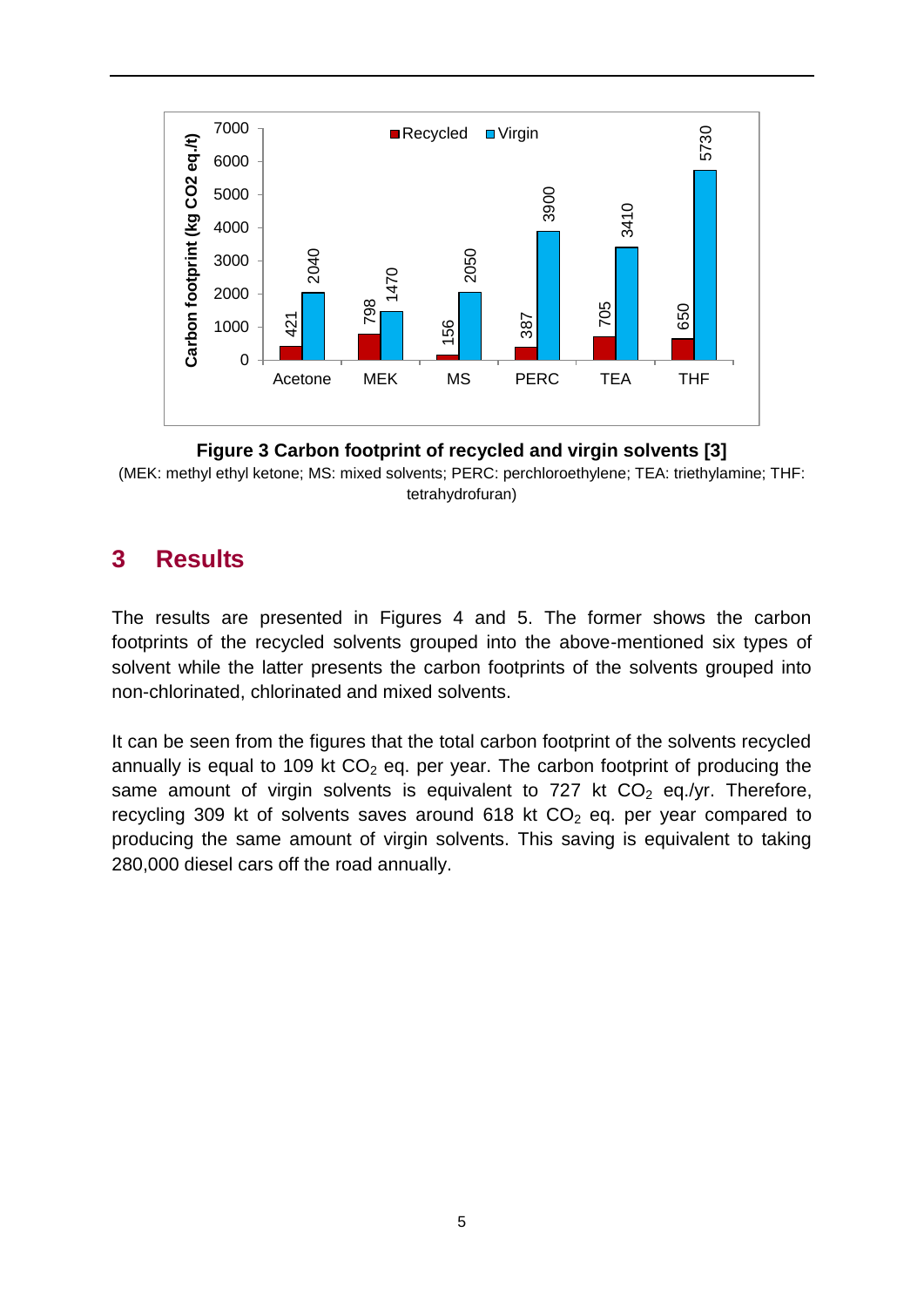

**Figure 4 Carbon footprint of recycled solvents according to the proxy solvent types considered in the study**



**Figure 5 Carbon footprint of recycled solvents grouped into non-chlorinated, chlorinated and mixed solvents**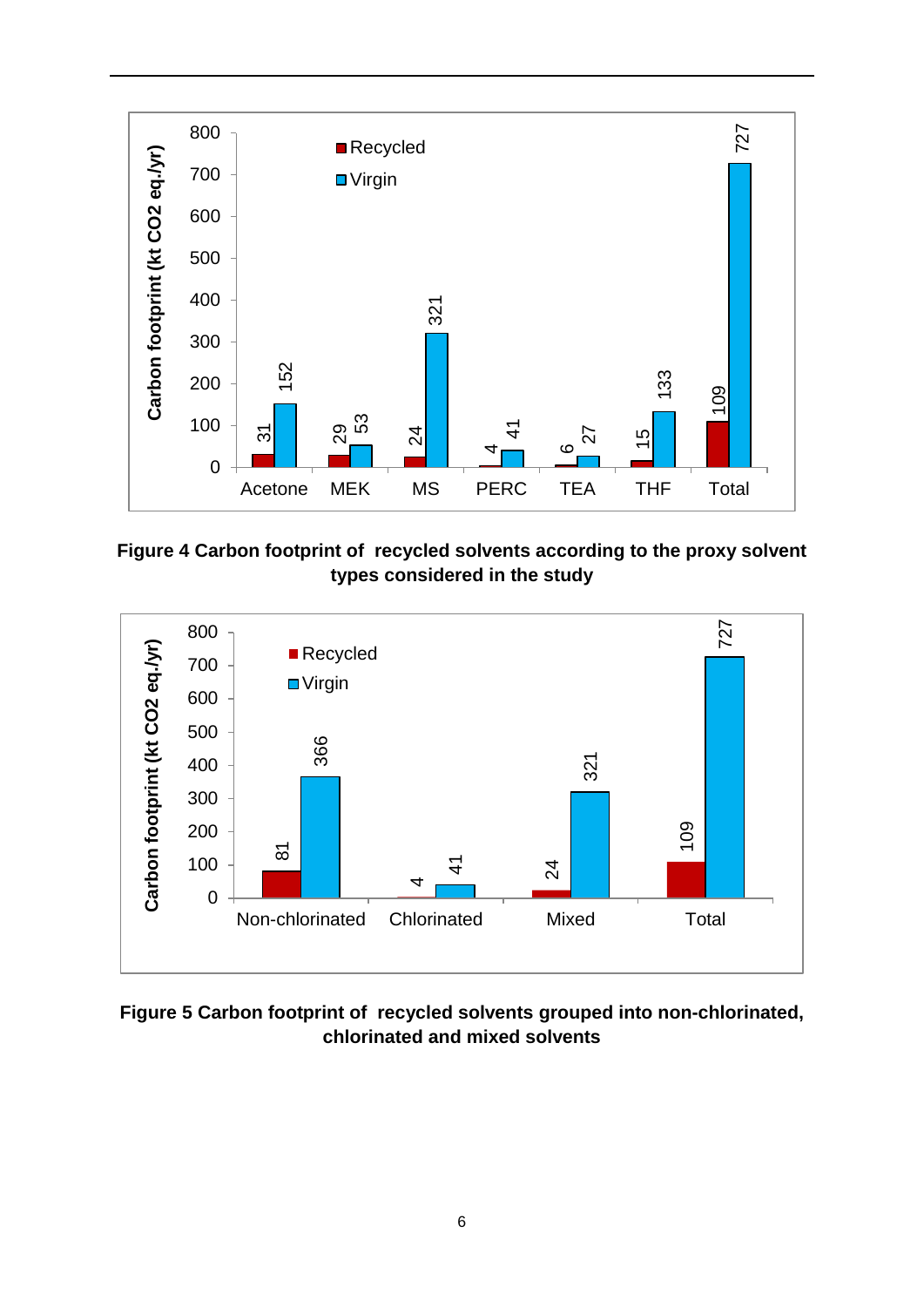### **4 Conclusions**

This study estimated the savings in greenhouse gas (GHG) emissions associated with solvent recycling, compared to producing the same amount of virgin solvents.

The findings suggest that recycling 309 kt of used solvents can save 618 kt  $CO<sub>2</sub>$  eq. per year. This is equivalent to avoiding GHG emissions of 280,000 diesel cars annually.

However, these findings should be interpreted in light of the methodology limitations related to the estimates of carbon footprints of recycled solvents. Nevertheless, the estimated differences in the carbon footprints of recycled and virgin solvents are sufficiently large to provide some confidence in the results within the confines of the methodology and the assumptions.

### **Disclaimer**

**Any external communication of the results of the study should declare clearly the limitations related to the methodology and assumptions used in the study.**

### **References**

- [1] ISO (2006) ISO 14044: Environmental Management Life cycle assessment Requirements and guidelines. Geneva, 2006.
- [2] CCaLC2 (2018) CCaLC2 Software and Databases. [www.ccalc.org.uk.](http://www.ccalc.org.uk/)
- [3] Ethos Research (2013). Carbon Footprints of Recycled Solvents. Study for the European Solvent Recycler Group (ESRG). August 2013. [https://esrg.de/media/PDF/Study\\_print\\_090514.pdf.](https://esrg.de/media/PDF/Study_print_090514.pdf)
- [4] Ecoinvent (2010) Ecoinvent v2.0 database. Swiss Centre for Life Cycle Inventories, Dübendorf, Switzerland.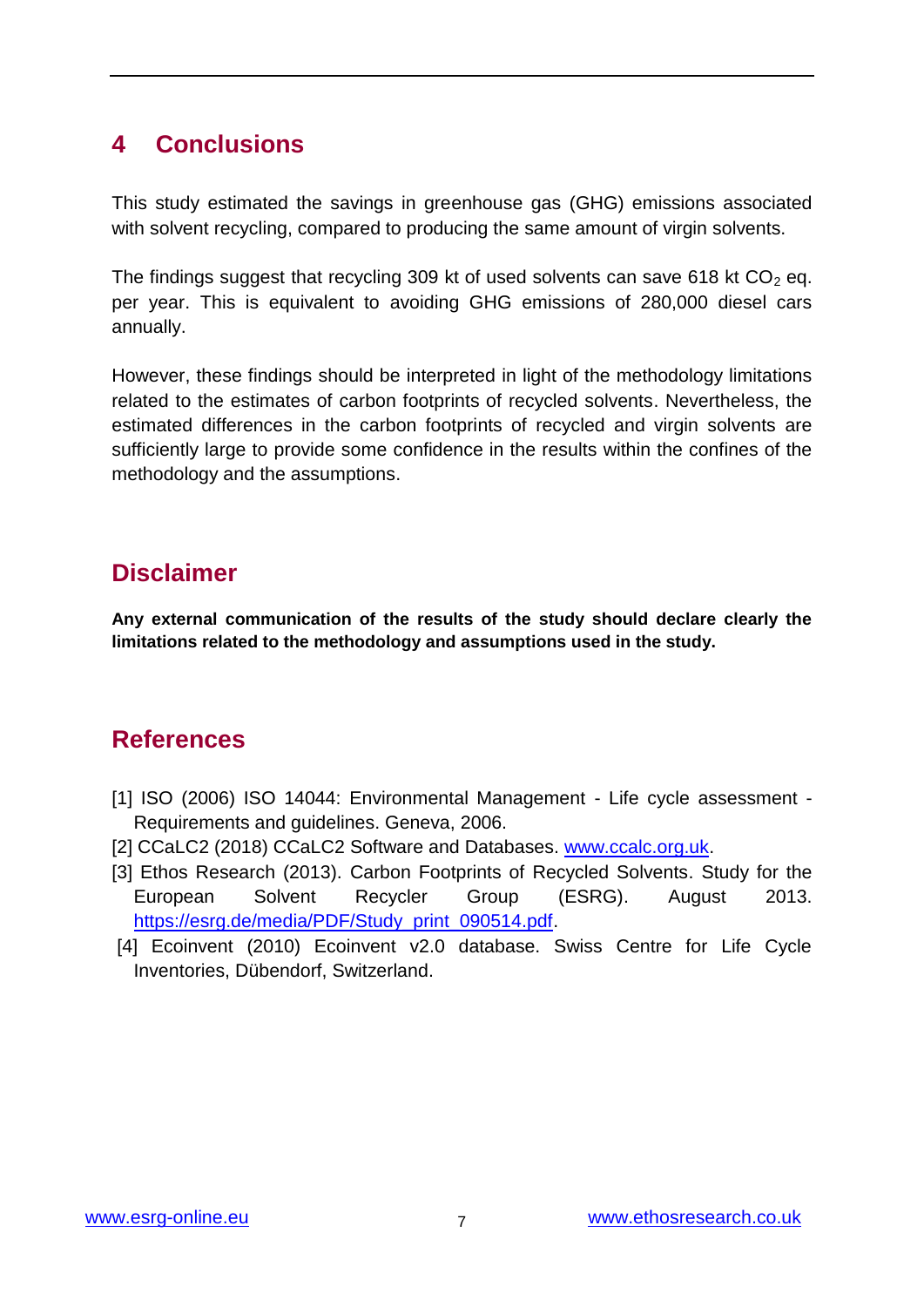**Carbon footprints of recycled solvents at the sectoral level** 



October 2018

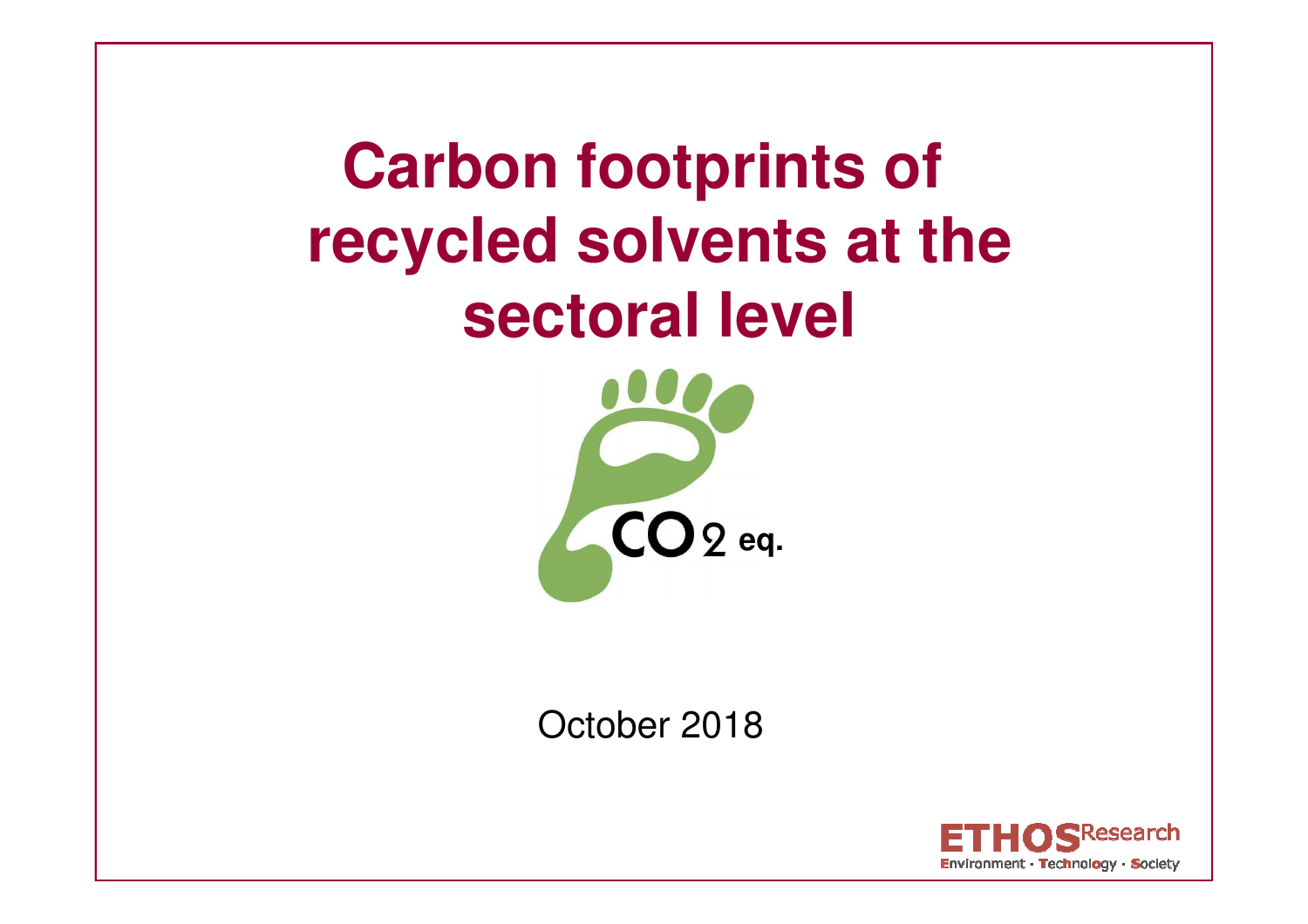# **Goal and scope of the study**

## **O**Goal

To estimate the annual carbon footprint of recycled solvents

## **OScope**

OFrom 'cradle to gate' or 'business to business'

OUnit of analysis (functional unit) Annual manufacture of recycled solvents by ESRG members

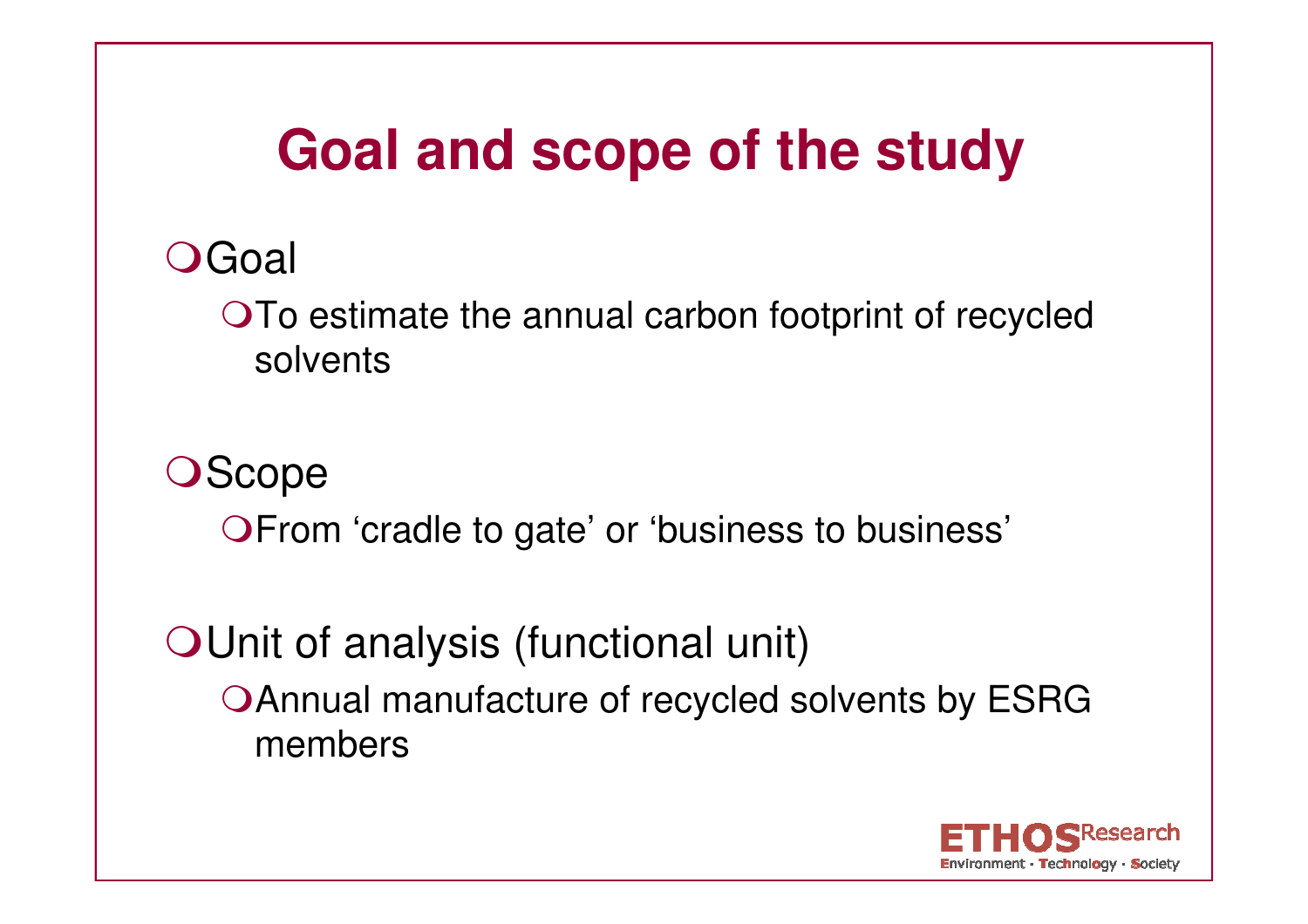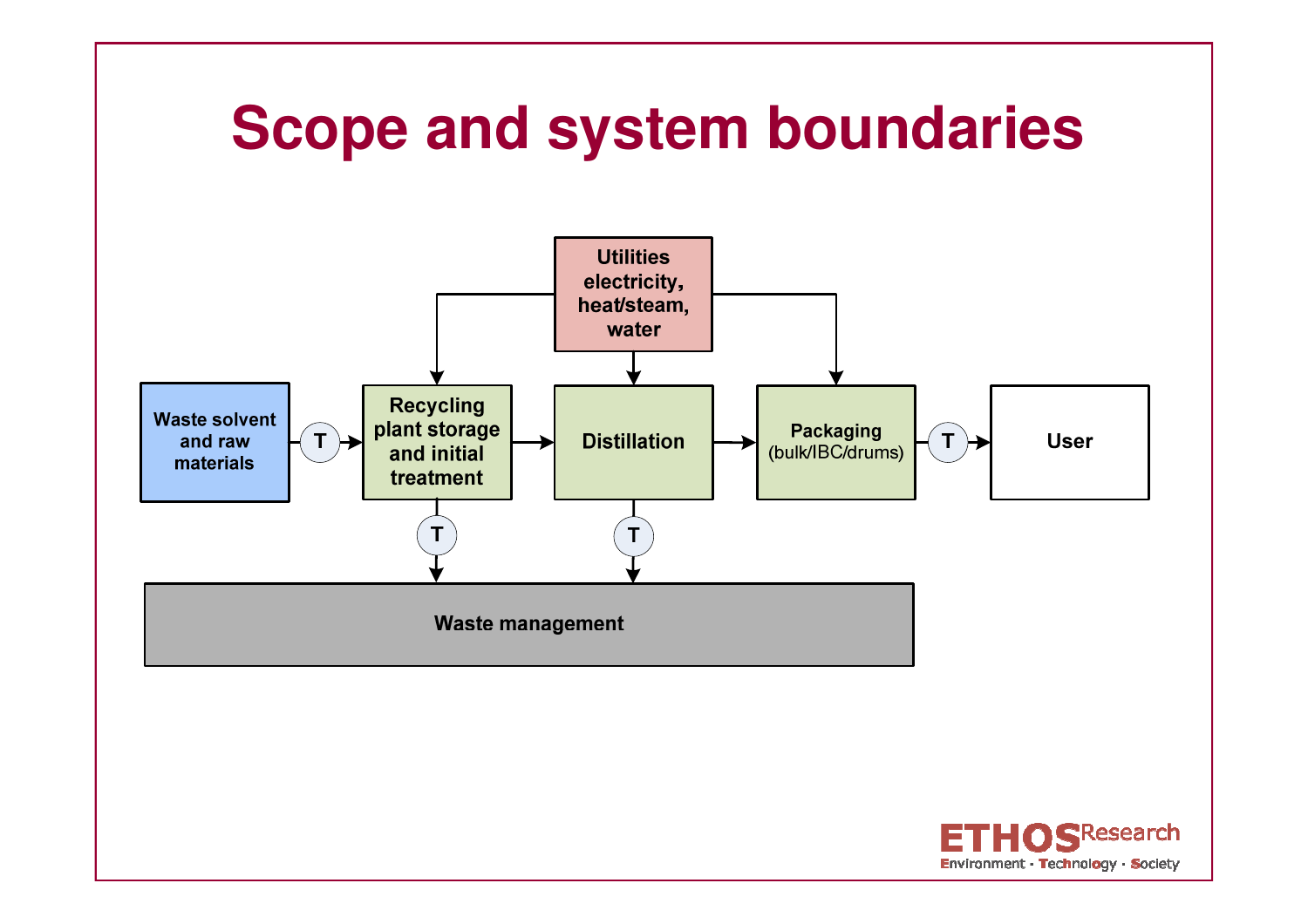# **Data and assumptions**

O Data on annual amounts recycled provided by ESRG members

O All solvents classified into groups:

- 1. Non-chlorinated, chlorinated, mixed
- 2. Acetone, methyl ethyl ketone, mixed solvents (MS), perchloroethylene, triethylamine and tetrahydrofuran

O Carbon footprints of the above six solvent types used to estimate the total carbon footprint of all solvents

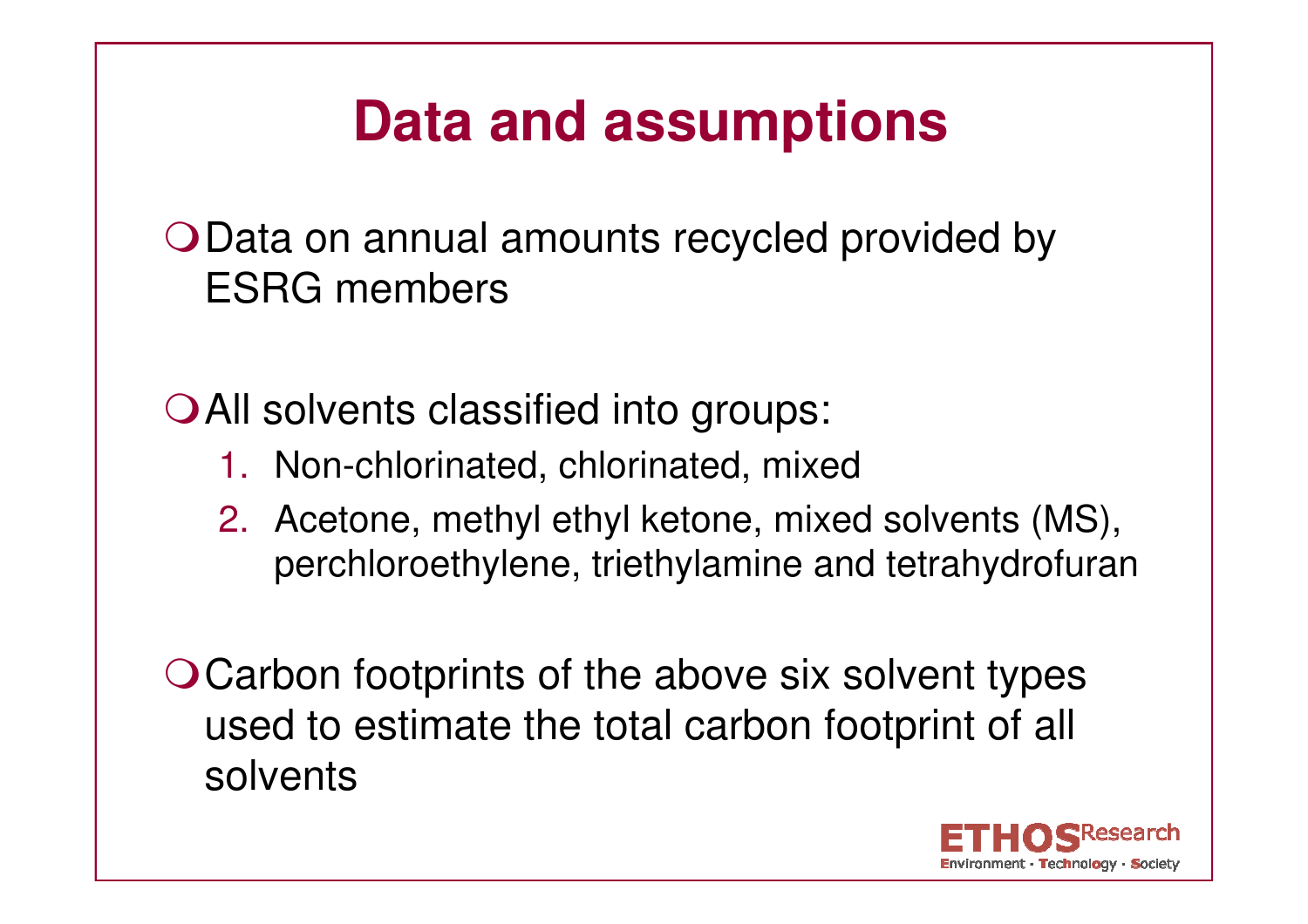# **Data and assumptions**

| <b>Type</b>                   | <b>Proxy</b> <sup>a</sup>  | Amount (t/yr) |
|-------------------------------|----------------------------|---------------|
| <b>Simple non-chlorinated</b> | Acetone, MEK, MS, TEA, THF | 142,166       |
| <b>Chlorinated</b>            | Perchloroethylene          | 10,399        |
| <b>Mixed solvents</b>         | Mixed solvents             | 156,185       |
| <b>Total</b>                  |                            | 308,750       |

**a** MEK: methyl ethyl ketone; MS: mixed solvents; TEA: triethylamine; THF: tetrahydrofuran.

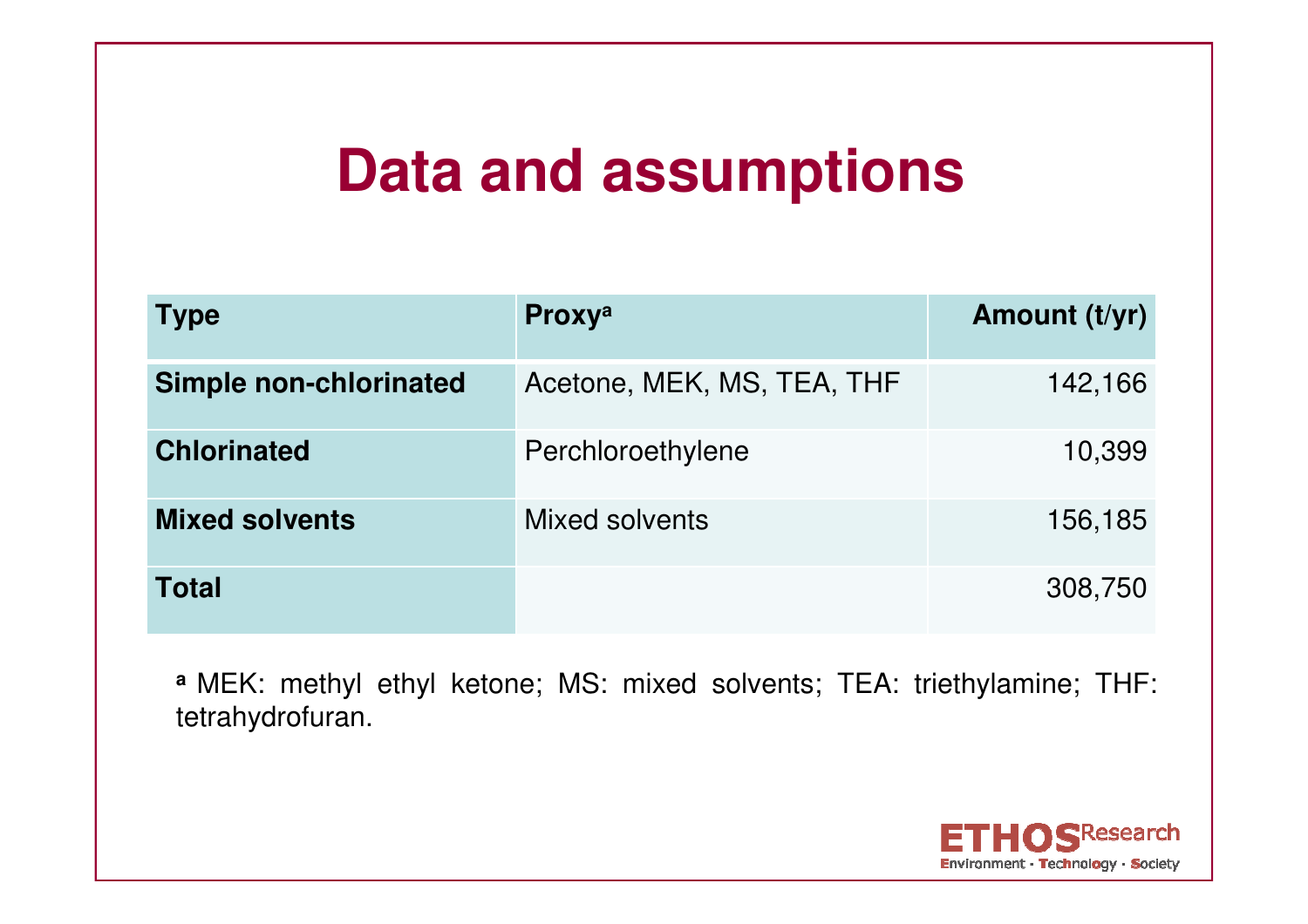# **Carbon footprint per tonne recycled and virgin solvents**

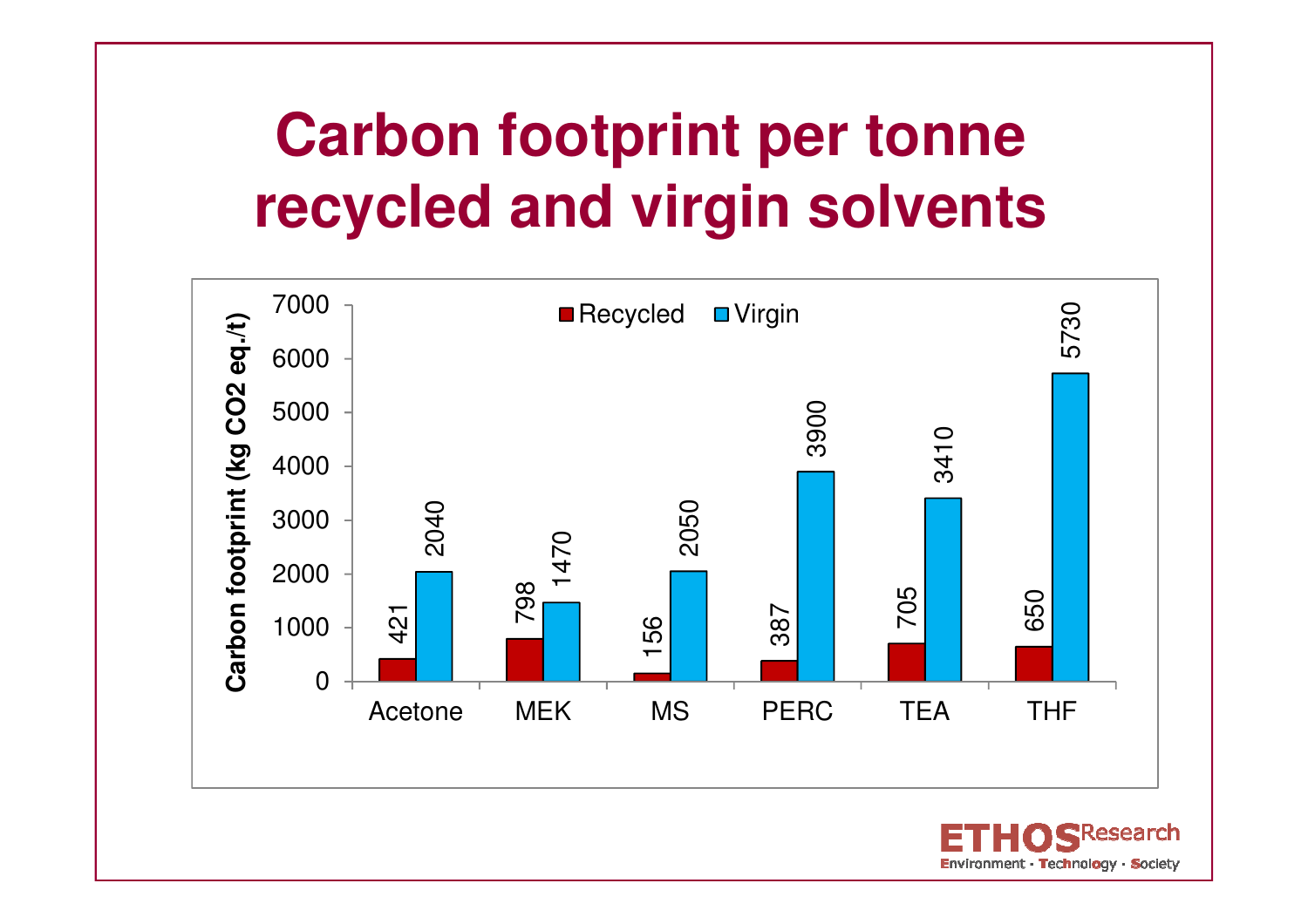## **Results**

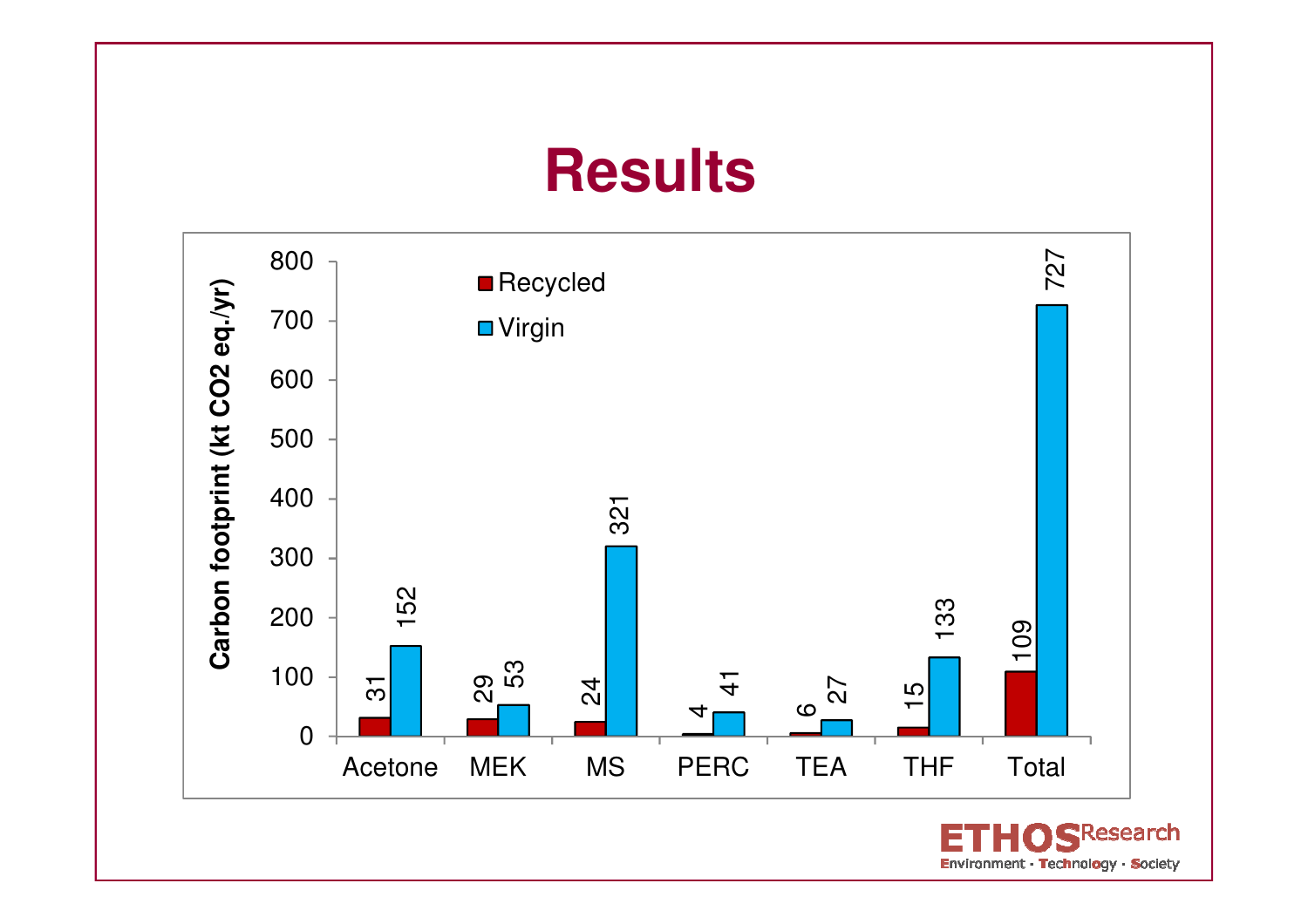## **Results**

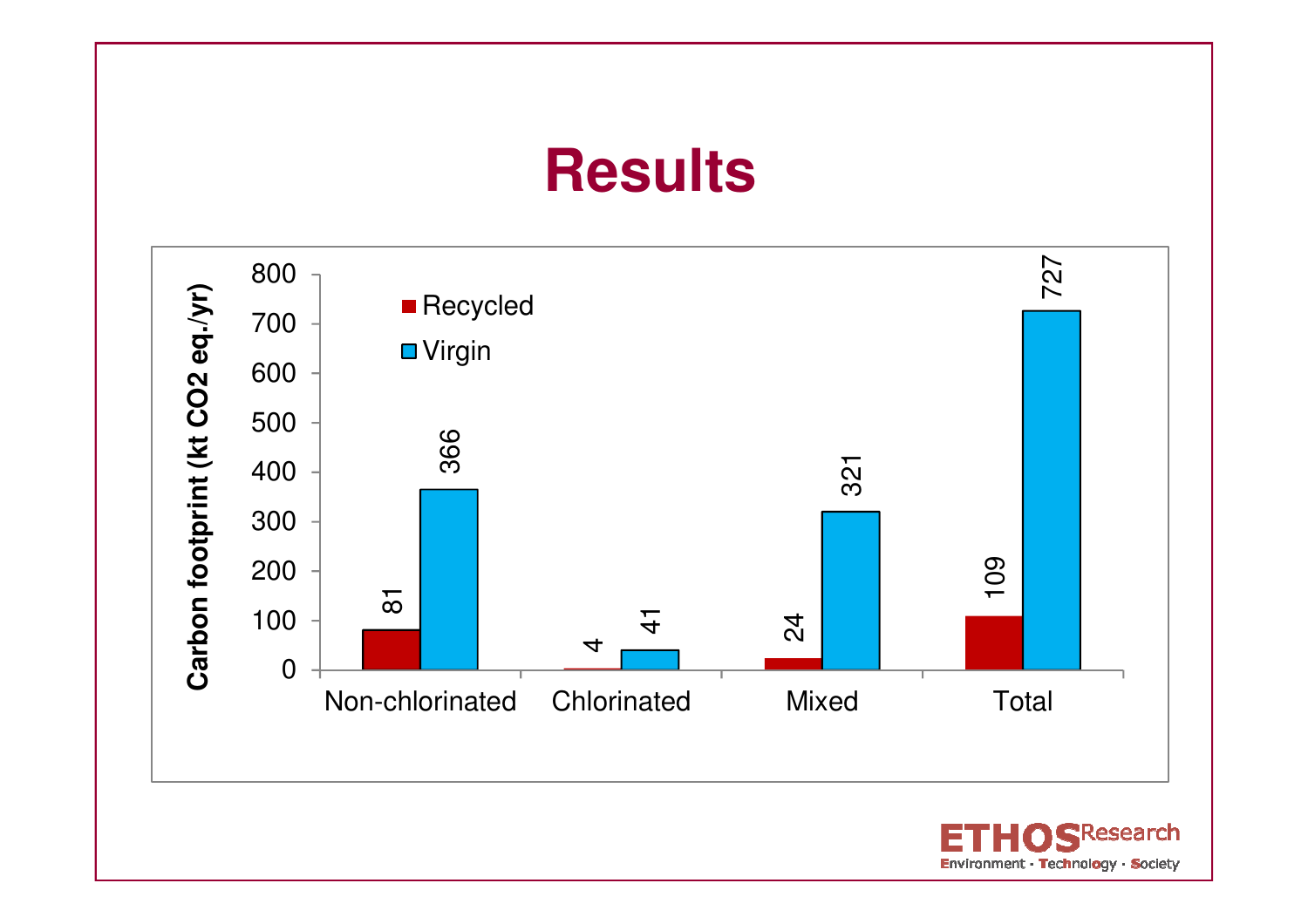# **Conclusions**

O Solvent recycling reduces carbon footprint significantly<br>compared to virgin solvents compared to virgin solvents

O Recycling 309 kt solvents saves 618 kt  $CO<sub>2</sub>$  eq. per year

 Equivalent to avoiding GHG emissions of 280,000 diesel cars annually